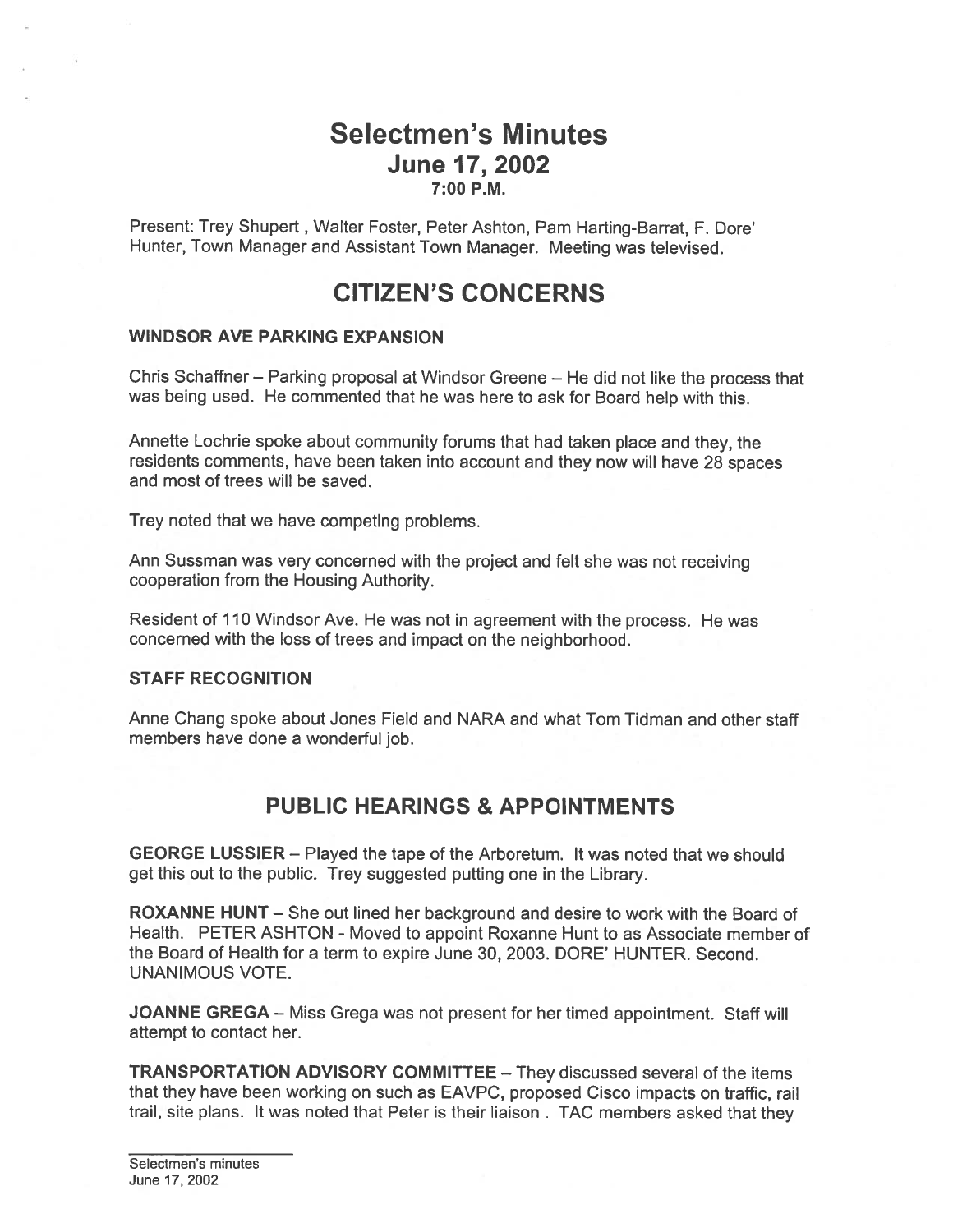be notified when something is pu<sup>t</sup> in their box as they don't come in until the monthly meeting. Staff will develop <sup>a</sup> notification plan.

RECREATION OVERVIEW MEETING — Greg Catalano spoke about the fact that presently Nara memberships are down from last year end. But they are hoping for increased numbers as the warmer weather and school ends. They want to make all programs self funding and lauded the Summer Camp program. They have only one week with <sup>a</sup> slot available. They would like to expand that even further. They are in <sup>a</sup> field space crunch. They need to have access to space inside and are looking at any indoor space. They would like to have Towne School space if affordable housing is not an option.

Pam asked about <sup>a</sup> senior camp at NARA or an over 55 program. Greg noted that Nancy does have activities such as their Senior Walk program that is very successful.

ACHC — HARRIS VILLAGE RESALE — They will need to change the process and to pre-qualify the top three candidates for future lottery's. They are looking for monies for <sup>a</sup> bridge loan.

Trey suggested we use the New View Funds for <sup>a</sup> Potential Bridge loan. It was requested that Don Johnson should call the potential lender to see what could be done to move this onto the fast track.

### CABLE TV LICENSE TRANSFER HEARING CONTINUED FROM JUNE 3, 2002

Senior Discount — June 7, 2002 letter from Rob Travers. They will honor the Senior Citizen Discount.

Inet — Greg Hall said he reviewed the changes since the last meeting. There were areas in conflict, and <sup>a</sup> majority of those have been resolved. They may do some redirections. He has worked with Engineering people at AT&T. He spoke about data fibers and the finish date of 12/30/2002.

Bill Solomon felt the Town should finalize 3.4.2 with AT&T. In the June 13<sup>th</sup> letter they have agreed to the payments be made by them, At &T Broadband. Bill spoke about pass through costs to subscribers and wants the resolution of that in the letter.

Peter was concerned about the delay of the senior discount. Role of the Access Coordinator and training course as well as the filing of all reports. He wanted to know if Elizabeth Graham had filed the reports and had obtained the information she was asked to produce. He doesn't think he has seen them. It was noted what happens after the merger and who gets what and it is feared who would benefit from this.

Walter asked about the Damages section in the June 13 letter.

Pam said she wanted the answers and could not understand why AT&T could not provide them.

 $\mathsf{L}$ Section 6.2.e roll of access coordinator and the duties of outreach teaching'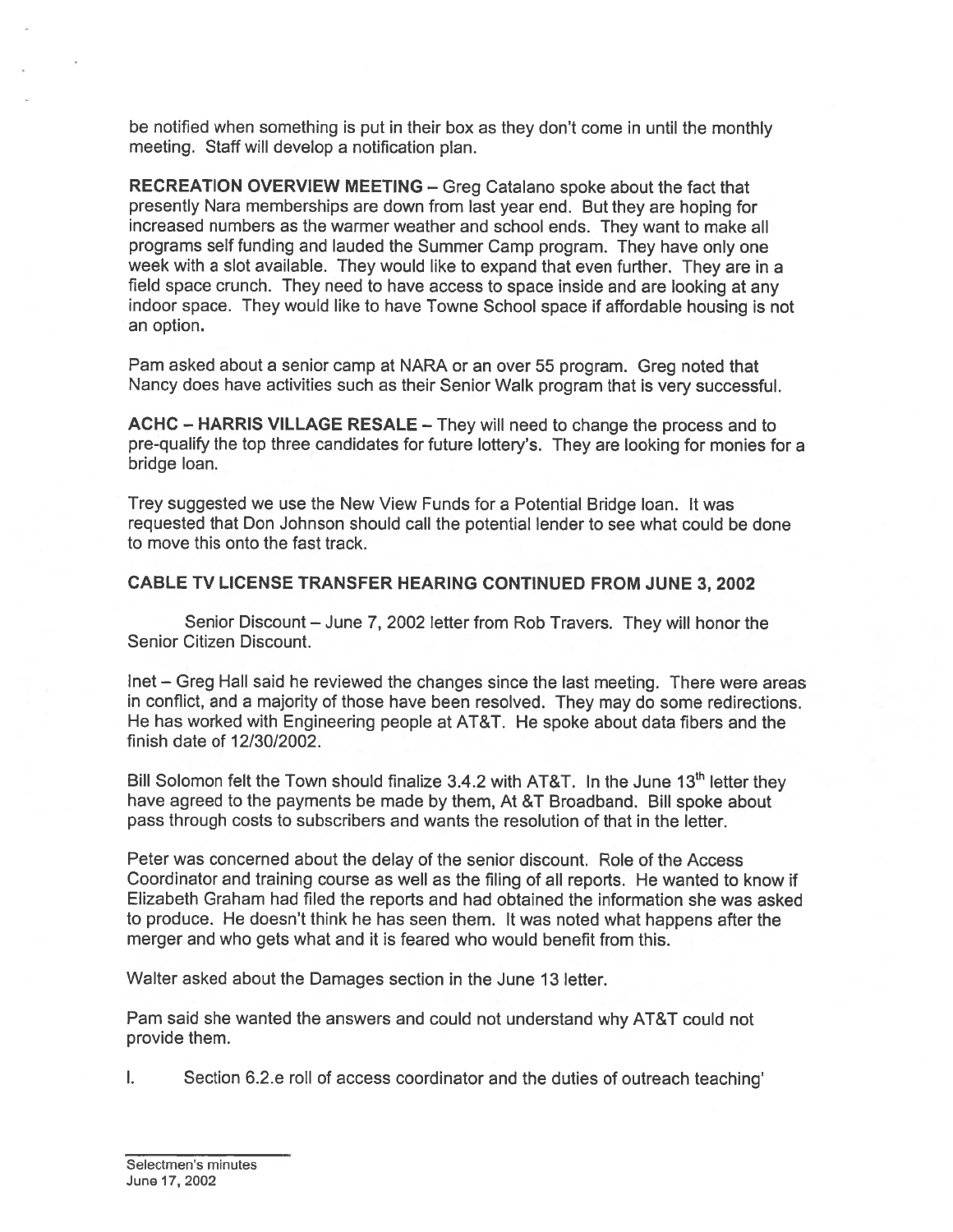2. 6.7 community programming requirements, Board of Selectmen, School Committee and Town Meeting

- 3. Section 11.4 filing annual and quarterly reports
- 4. Labor Union letters and what the advantage is of bringing Comcast on. Most of the material in the packet they submitted is from mayors, etc. Don't recognize anything he has background on.
- 5. Walter was looking for the ability of the new company to fulfill the promises and requirements and he wants <sup>a</sup> legitimate inquiry about ability of new managemen<sup>t</sup> to perform under the contract.

Bill Solomon outlined what agreements are outstanding and then make <sup>a</sup> decision on whether you want to transfer.

The Board suggested <sup>a</sup> special meeting to consider the license transfer. Dore' noted Mr. Pick's declaration.

Mark Reily — AT&T Broadband again stated the position of those items being separate and not included in the transfer.

Bill felt that outstanding issues needed to be addressed.

Pam asked about possibility of non-compliance being <sup>a</sup> legal remedy and did not like that approach.

Walter wanted to take the advice of counsel before we vote.

Peter felt it is <sup>a</sup> bad process and <sup>a</sup> bad deal.

Pam asked why the Board of Selectmen should approve the transfer when things have not gotten better. Public Hearing and Public Records Issues were noted.

DORE' HUNTER — Moved to continue the Hearing until Thursday morning June 27 at 7:30 — PETER ASHTON - Second UNANIMOUS VOTE

PUBLIC HEARING — Trey outlined the opinion of town counsel regarding the rights of review and public records. Mike Eder said the page costs should be 20 cents per copy.

# SELECTMEN'S BUSINESS

GOALS — To be discussed at the next meeting.

2003 COMMITTEE REAPPOINTMENTS - Prepare for Thursday 27<sup>th</sup> Meeting.

AGREEMENT ON DEFINING PROPERTY BOUNDS FOR TOWNE SCHOOL —Peter spoke about the boundary area and the summary of the different plans. Mike Scanlon spoke as <sup>a</sup> citizen stating he felt that this was going to be worked out in public between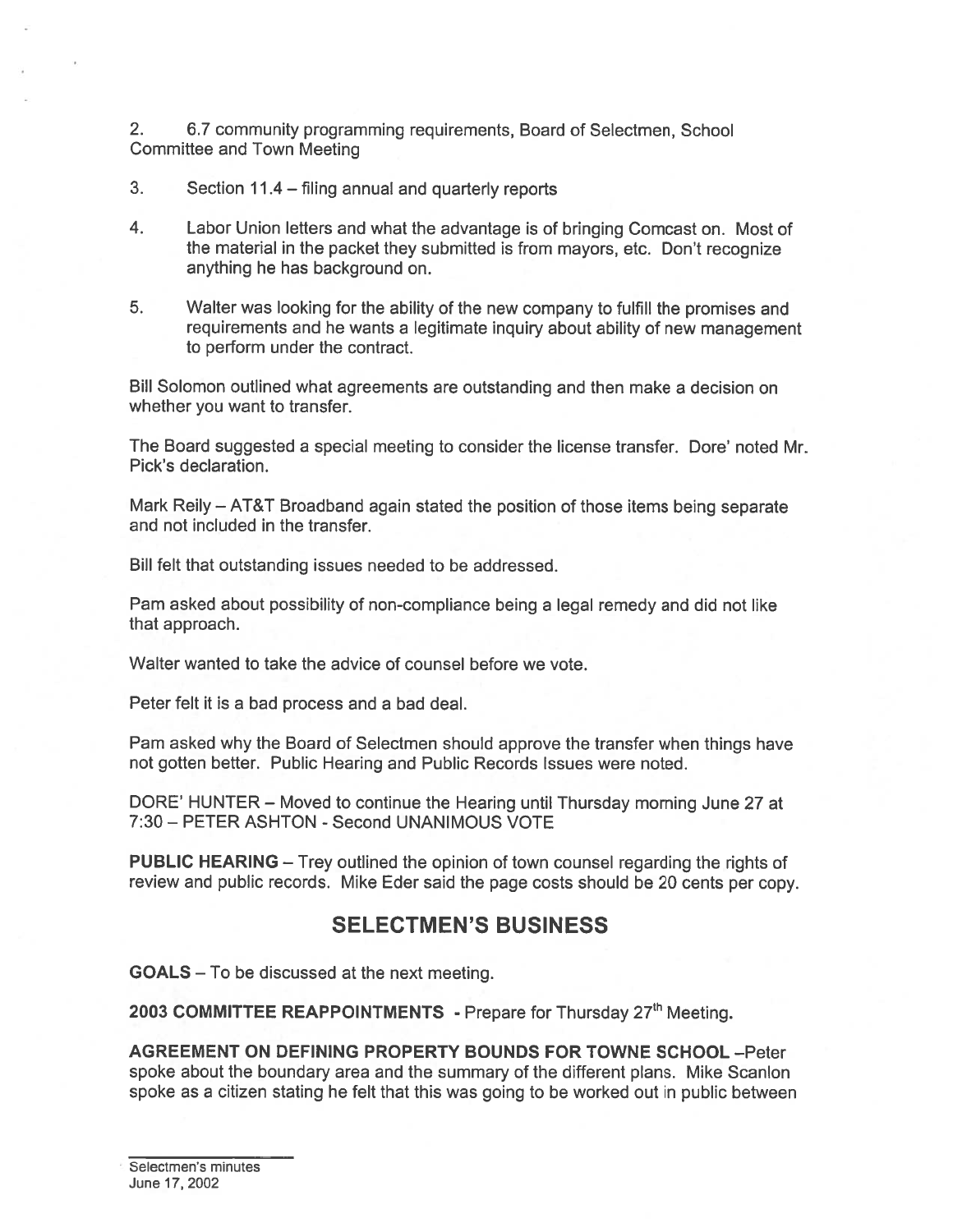the two boards. He supports the use for both parties. He is concerned that if we <sup>g</sup>ive away campus land that we cannot ge<sup>t</sup> back. He wanted parking on the West Side.

PETER ASHTON - Moved we would agree to conceptual design in the meeting among members of the school committee and representatives of the Board of Selectmen who accepted the 70 foot boundary. DORE' HUNTER -second. WALTER FOSTER No, 4- 1. Motion passes

Walter said he would choose Concept <sup>D</sup> and A.

**EAST ACTON VILLAGE PLANNING COMMITTEE - PAM HARTING-BARRAT -**Moved to appoint Susan Kennedy as <sup>a</sup> Member of the EACPC. DORE' HUNTER - Second, UNANIMOUS VOTE.

#### OTHER BUSINESS

## SEWER COMMISSIONERS REPORT

June O&M Charges —John wanted to know if the Board would accep<sup>t</sup> dry hookups and if so what the limit would be. Problem is control against billing documents. They are not doing inspections and don't know if homeowners are using the hookup. From an Accounting view, it would be better not to have dry hook-ups but if so to limit the duration. Dore' felt that we should allow dry hookups and after <sup>a</sup> resonable time bill them for <sup>a</sup> wet system. They would have to prove it was dry. John was asked to develop <sup>a</sup> procedure with the onus on the owner.

RATE: Is presently 2.7 per gallon but feel it will drop to 2.6 in July. Dore' felt we should be working toward \$650. DORE' HUNTER – Moved to subsidize the sewer to the DORE' HUNTER – Moved to subsidize the sewer to the \$650 average estimate temporarily. PAM HARTING-BARRAT — Second. **UNANIMOUS** 

Modification of the Rate — John explained the usage of the winter reading which <sup>g</sup>ives the Water District time to review their numbers.

Peter asked him when he felt we would be close to no longer using the subsidy.

Trey wanted to ge<sup>t</sup> <sup>a</sup> list of those on waiver who have made <sup>a</sup> hookup.

Dore' said we need to take action on the Adams Street power issue.

It was asked how those without Town Water ge<sup>t</sup> the average bill.

Use meter reading as vetted buy the Water District — DORE' HUNTER- Moved the June rate at 2.7 per gallon. PAM HARTING-BARRAT Second. UNANIMOUS VOTE.

# CONSENT AGENDA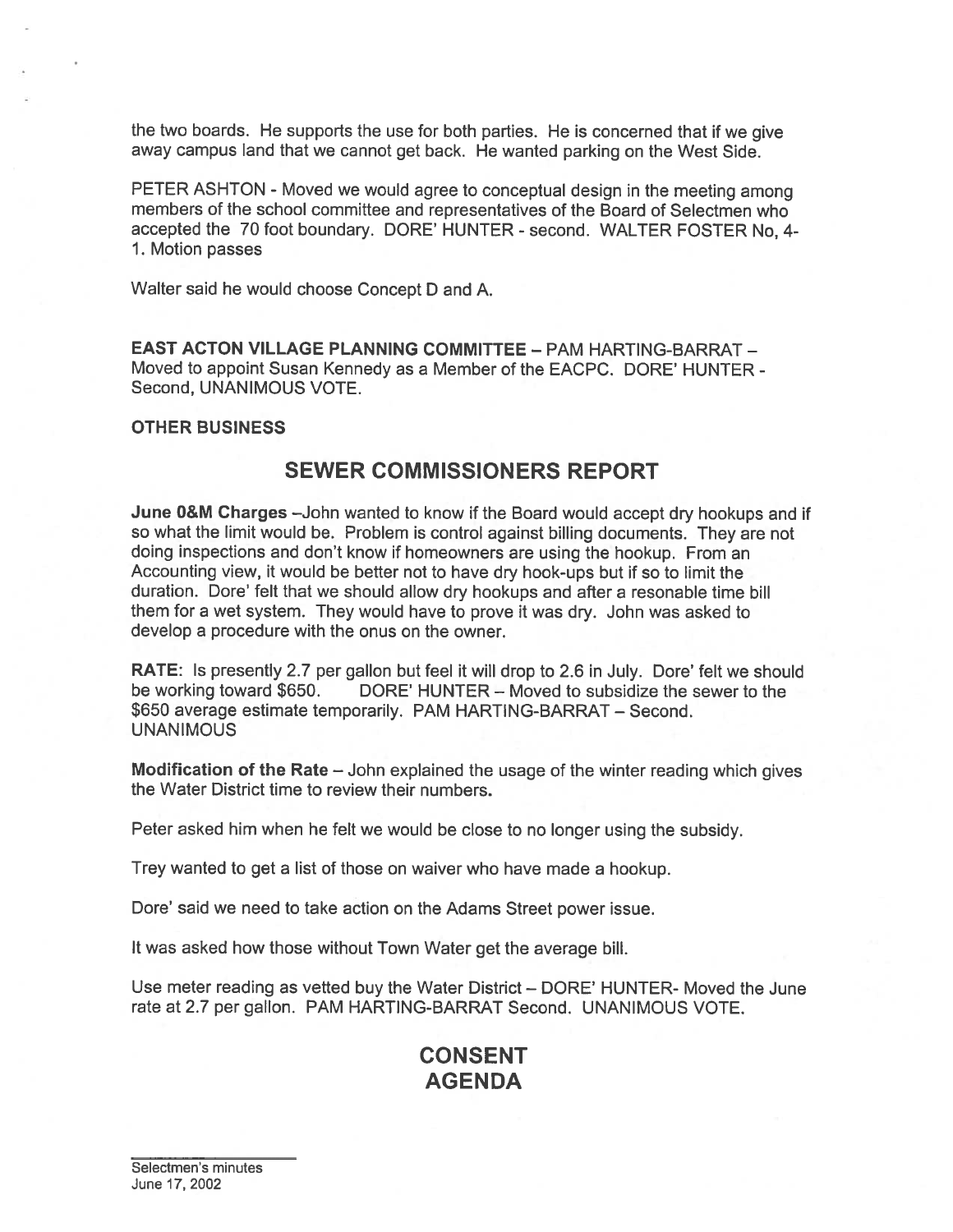PETER ASHTON — Moved to approve. WALTER FOSTER — Second. UNANIMOUS VOTE

# TOWN MANAGER'S REPORT

# EXECUTIVE SESSION

PAM HARTING-BARRAT — Moved to go into Executive Session to discuss Labor Negotiations —PETER ASHTON — SECOND. The Board will only return to open session to adjourn. Roll Call taken by the Clerk, All Ayes.

Christine Joyce Mey<br>Christine Joyce (Dun) Clerk Clerk Clerk Recording Clerk

Dafe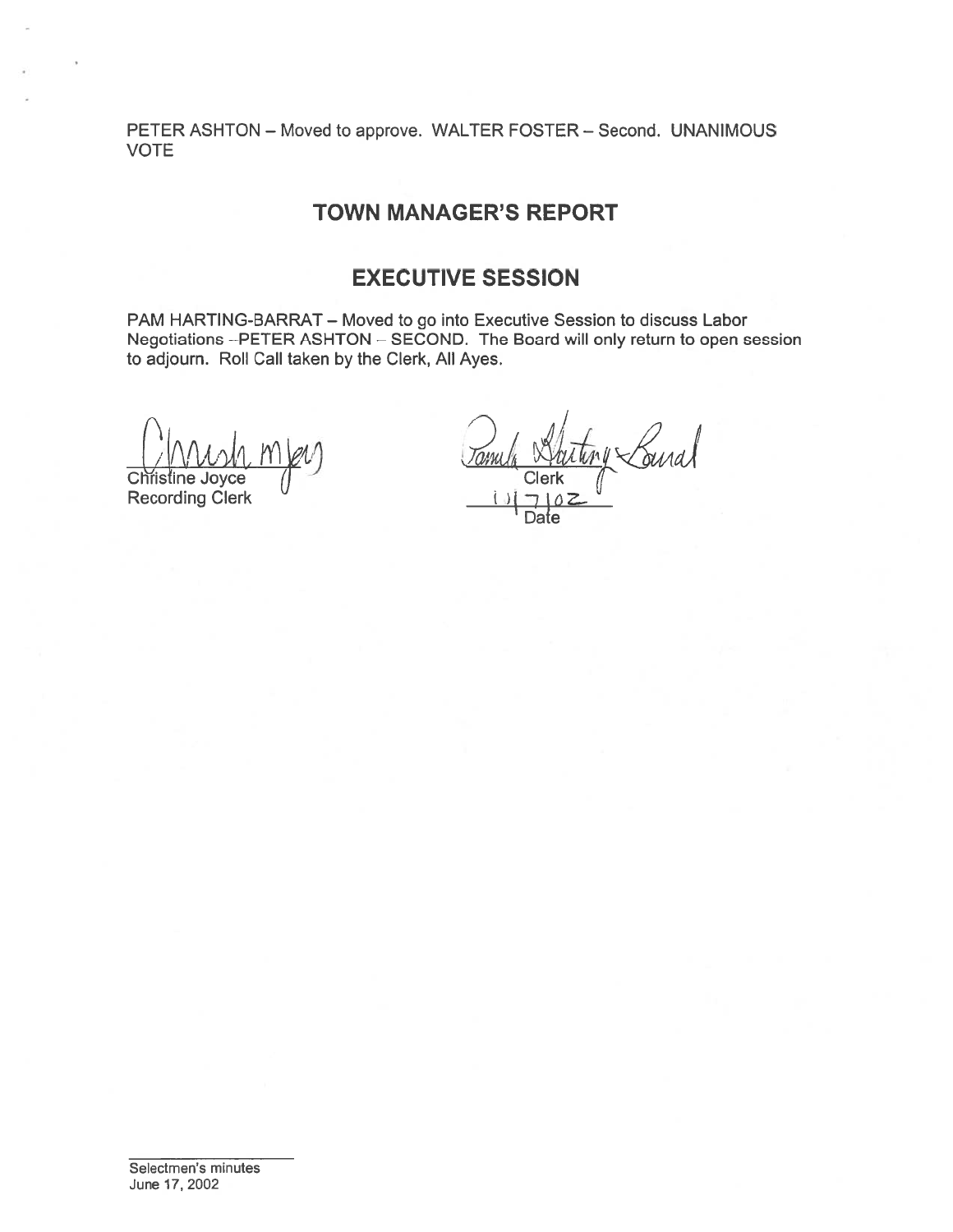#### June 14, 2002

TO: Board of Selectmen, Sewer Commissioners

FROM: Trey Shupert, Chairman

SUBJECT: Selectmen and Sewer Commissioners Report

# JUNE 17, 2002 PLEASE NOTE THAT THE MEETING BEGINS AT 7:00 P.M.

# I. CITIZEN'S CONCERNS

### II. PUBLIC HEARINGS & APPOINTMENTS

- 1. 7:05 GEORGE LUSSIER, Disabilities Commission Mr. Lussier will make <sup>a</sup> brief presentation of the Accessibility improvements made to the Arboretum.
- 2. 7:15 ROXANNE HUNT ASSOCIATE APPOINTMENT TO THE BOARD OF HEALTH — Enclosed please find Ms. Hunt's Application and VCC's Recommendation for appointment as an Associate Member of the Board of Health for Board action.
- 3. 7:25 JOANNE GREGA ASSOCIATE APPOINTMENT TO THE BOARD OF HEALTH — Enclosed please find Ms. Grega's Application and VCC's recommendation for appointment as an Associate Member of the Board of Health for Board action
- 4. 7:30 TRANSPORTATION ADVISORY COMMITTEE OVERSIGHT MEETING
- 5. 7:45 RECREATION COMMISSION OVERSIGHT MEETING
- 6. 8:15 ACHC'S REQUEST FOR ASSISTANCE WITH HARRIS VILLAGE RESALE Enclosed <sup>p</sup>lease find correspondence in the subject regard from ACHC for Board direction.
- 7. 8:30 CABLE TRANSFER HEARING CONTINUED FROM JUNE 3, 2002
- 8. 9:00 PUBLIC HEARING AND PUBLIC RECORDS ISSUES Enclosed please find materials related to questions that have arisen with respec<sup>t</sup> to public hearing process and public records for Board consideration.

# III. SELECTMEN'S BUSINESS

#### 9. GOALS DISCUSSION

10. 2003 COMMITTEE REAPPOINTMENT — Enclosed please find correspondence from the Volunteer Coordinating Committee regarding the appointments to Town Boards and Committees for Board action.

> $\mathbf{1}$ 1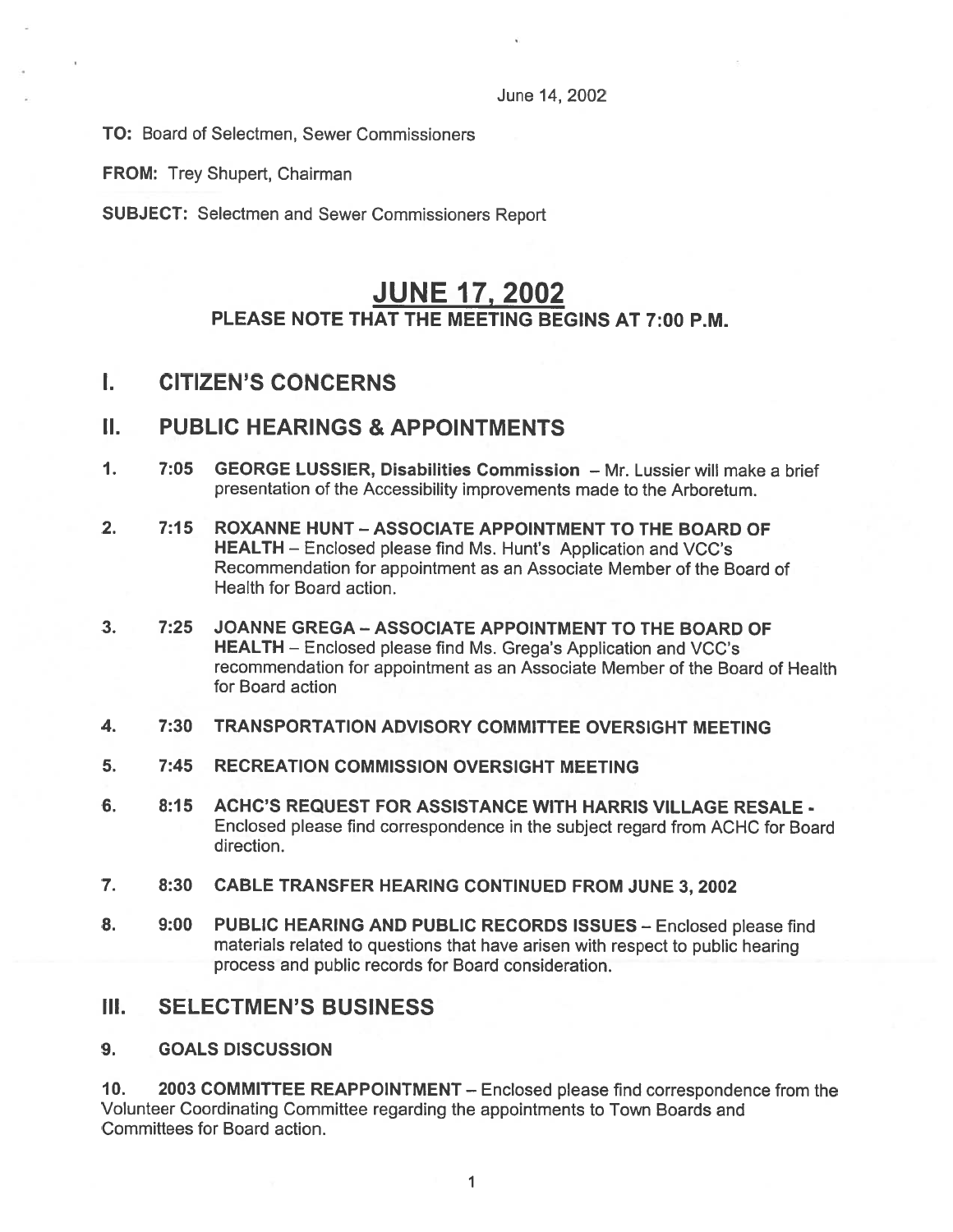11. AGREEMENT ON DEFINING PROPERTY BOUNDS FOR TOWNE SCHOOL — Enclosed <sup>p</sup>lease find materials in the subject regar<sup>d</sup> for Board action.

12. EAST VILLAGE PLANNING COMMITTEE APPOINTMENT — Enclosed <sup>p</sup>lease find <sup>a</sup> reques<sup>t</sup> for appointment to one of the vacant positions recently available on the EAVPC from Susan Kennedy for Board review

### 13. OTHER BUSINESS

# IV SEWER COMMISSIONER'S REPORT

14. JUNE O&M CHARGES — Enclosed <sup>p</sup>lease find materials related to the propose<sup>d</sup> June <sup>1</sup> rate and the rate setting process.

# V CONSENT AGENDA

15. ACCEPT MINUTES — Enclosed <sup>p</sup>lease find April 29, <sup>2002</sup> minutes for approval.

16. DARE GIFT DONATIONS — Enclosed <sup>p</sup>lease find <sup>a</sup> reques<sup>t</sup> for acceptance of donations to the DARE gift Fund for Board action.

17. REQUEST FOR CAMP SCHOLARSHIP — Enclosed <sup>p</sup>lease find confidential requests for Camp Scholarships for Board action.

18. BOARD OF REGISTRARS OF VOTERS — Enclosed <sup>p</sup>lease find <sup>a</sup> reques<sup>t</sup> to reappoint Kay Arnold to <sup>a</sup> term to expire 6/30/2005 for Board action.

### VI. TOWN MANAGER'S REPORT

19. NESWC — Staff will brief the Board regarding the termination process of the existing contract.

### VII EXECUTIVE SESSION

### 20. An Executive Session will be required for Legal and Negotiation reasons.

#### ADDITIONAL INFORMATION

Enclosed <sup>p</sup>lease find additional correspondence that is strictly informational and requires no Board action.

#### FUTURE AGENDAS

To facilitate scheduling for interested parties, the following items are scheduled for discussion on future agendas. This IS NOT <sup>a</sup> complete Agenda.

July 15, Site Plan Collage Mall, Oversight Meetings with VCC, Appeals and Cable TV, Village Subaru Class I application

August 19, Conservation and Board of Health Oversight Meetings

Sept. 9, Planning and Historical Oversight Meetings

Sept. 23, HDC and Board of Assessors Oversight Meetings

Oct. 7, Plowing of Private Ways discussion/review.